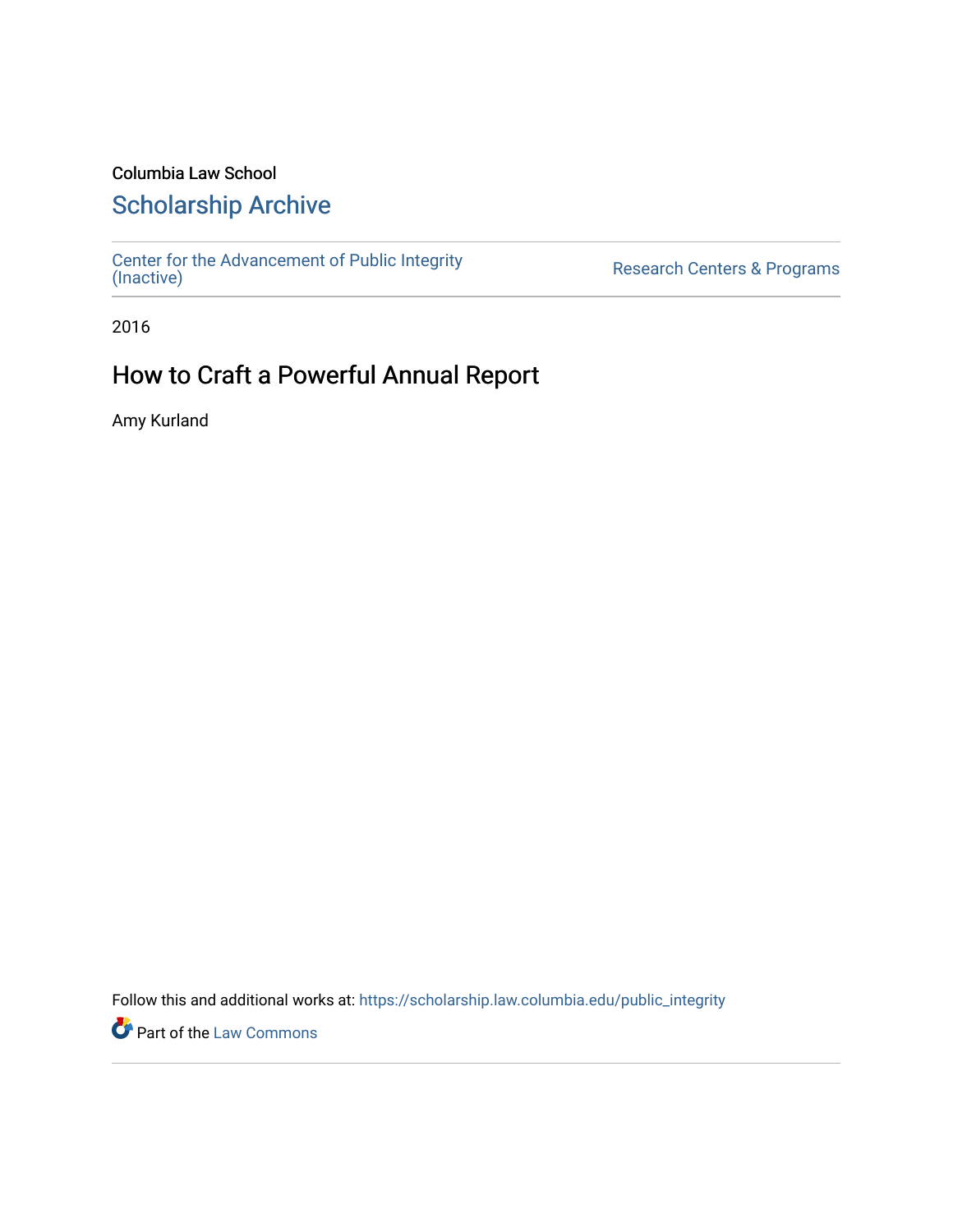Sponsored by the Laura and John Arnold Foundation

# How to Craft a Powerful Annual Report

Using an annual report to earn public trust, advance key goals, and tell your agency's story

#### No. 2: May, 2016

To an oversight agency, an annual report is more than a financial statement. At the Office of the Inspector General (OIG) for the City of Philadelphia, we view our annual report as an opportunity to increase awareness of our office, to encourage public reporting, and to deter wrongdoing. Because most investigations originate from tips submitted by citizens, we see community engagement as critical to our success.

In our years of report writing, we have gained a lot of experience about what works and what does not work, and we have distilled that experience into six basic lessons for maximizing the impact of an annual report.

#### **Tell a Compelling Story**

A cohesive narrative is the bedrock of an effective annual report. Not only will it draw and sustain readers' attention, but it will also lend context, structure, and meaning to the content.

We began to write our [2015 annual report](http://www.phila.gov/ig/Report/OIG%20ANNUAL%20REPORT%202015.pdf) at the height of Philadelphia's mayoral transition. Integrity was a core principle of the Nutter administration; with his support, our office took its place at the center of the integrity landscape of Philadelphia. To thank him for his investment in the OIG, we created an eight-year "progress report." Our narrative, "The Road to Reform," chronicled the OIG's evolution and its resounding impact on the City.

This storyline served several purposes. With the new administration came a wave of new appointees, some of them new to City government and possibly unfamiliar with our office. The eight-year retrospective allowed us to recap our history, showcase our biggest accomplishments, and make a strong case for their continued support.

#### **Author:**

**Amy L. Kurland, Inspector General for the City of Philadelphia**

The mission of the [Office of the](http://www.phila.gov/ig/AboutUs/Pages/default.aspx)  [Inspector General for the City of](http://www.phila.gov/ig/AboutUs/Pages/default.aspx)  [Philadelphia](http://www.phila.gov/ig/AboutUs/Pages/default.aspx) is to enhance the public's confidence in the integrity of the City government by rooting out corruption, fraud, misconduct, waste and mismanagement.

#### **At a Glance**

- **1. Tell a Compelling Story**
- **2. Write Mindfully**
- **3. Design for Impact**
- **4. Present Measurable Achievements**
- **5. Plan Year-Round**
- **6. Make it Accessible**

Our story's "ending" was a prelude to the next chapter under Mayor James F. Kenney. We celebrated the OIG's significant progress along the road to reform, but acknowledged that our work is far from finished. This set the stage for our final call to action: amend the City's Home Rule Charter to fortify our office with complete operational independence.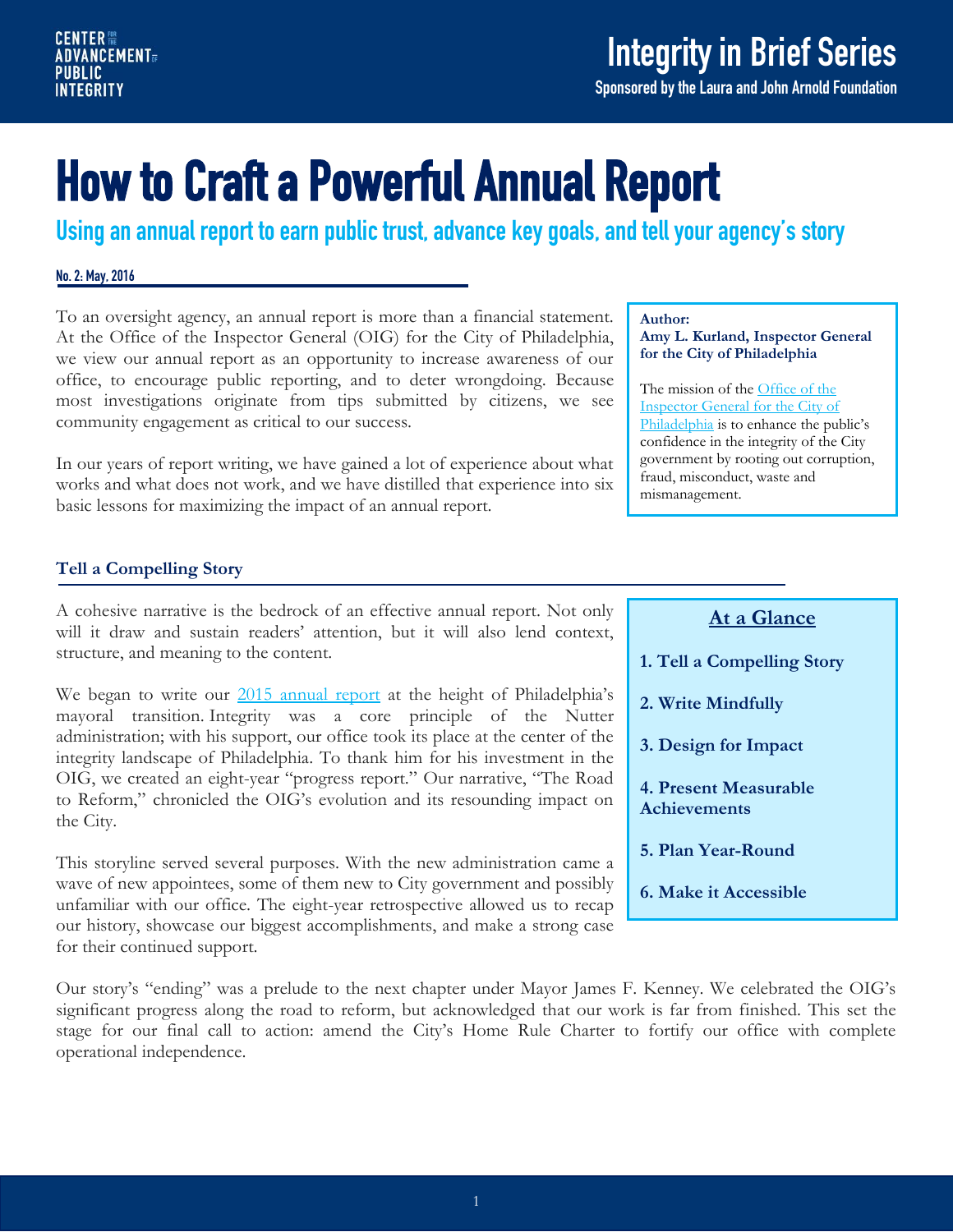#### **Write Mindfully**

One of the most difficult, but important, steps in the writing process is deciding what to include and what to leave out. Our first order of business was to map out our content. We started by creating a list of benchmarks: important cases, initiatives, partnerships, and other moments that defined our success. With those building blocks in place, we then tied in basic elements—such as the introduction, letters from the Inspector General and Mayor, statistics page,

and conclusion—to create a comprehensive outline. A storyline defines the overall structure of the report, shaping the content around a narrative thread and making it easier to identify and cut out information that does not actively move the story forward.

The messaging in an annual report is only as clear as the language in which it is presented. Our office follows three simple guidelines to ensure that writing is accessible and reinforces our agency's credibility:

First, use plain language—clear, precise, and unambiguous writing. An annual report should read differently than internal materials and professional communications, as it is intended for a much broader audience. Agency communications, especially within government, are notorious for their dull, stilted language and legalese. An annual report should focus more on storytelling and avoid jargon and acronyms that may confuse a broader readership.



Our report ends with a photo of both Mayor Kenney and Mayor Nutter, a caption that reads "Moving Forward," and an infographic that conveys our total savings and recovery over the past eight years. This spread demonstrates our success under the outgoing mayor and makes a strong case for continued support.

Second, maintain an unbiased position throughout the document. As a public entity, especially one focused on objective oversight, we are careful that our writing does not carry any political overtones. We are also vigilant to remain professional when presenting casework. While we are proud of our work, we are also sensitive to the potentially devastating personal consequences for the subjects of our disciplinary actions and criminal prosecutions.

Finally, as a face of the public integrity community, we are expected to uphold the highest ethical standards in all

#### THE ROAD AHEAD

As the Nutter administration came to a close, it was clear that the City's commitment to orapod government would not waver. Mayor-elect Aimnes Philadelphia in the right direction, and one of his first clear to funders of

#### EXECUTIVE ORDER 7-14

In October 2014. Mayor Nutter issued Executive Order 7-14 to clarify the scope of the OIG's In to<br>conserve that the office's vertaility. The differs is authority to investigate fraud<br>givinalization and to recognize the office's vertaility. The differs is authority to investigate fraud<br>and corruption had always b

**SCHOOL DISTRICT OF PHILADELPHIA** 

In January 2015, the School Reform Commission asked the OIG to review the School District's In Jamary 2015, the School Reform Commission saked the 01G to review the School Distinction of the rappert of Renetation and offer recommendations to strengthen the appare (inspector General Markow worese both Olic office

ONGOING EDUCATION

The OIG has launched an ongoing educational campaign to help raise awareness about the importance of government integrity and to encourage members of the public to report fraud and corruption. In speaking to local communi In collaboration with the Chief Integrity Officer, the OIG is also releasing a "Supervisor Toolkit' to educate new City supervisors about the importance of preventing, spotting and reporting potential wrongdoing.

To keep our pages readable, we used colored areas. headings and short paragraphs, with sufficient white space in between.

aspects of our work. An annual report should underscore commitment to transparency. Be honest about results: don't inflate accomplishments or disguise losses and challenges faced.

#### **Design for Impact**

Strategic design is the key to engagement. Keep your report "scan-friendly" readers should be able to leaf through the document and quickly find what they need. Here are a few simple design principles we used to improve readability:

- Devote most of the space to photos and other visual elements.
- Use headings and subheadings liberally.
- **Leave breathing room and put a high value on white space.**
- $\blacksquare$  Keep text short.
- Follow a bold, contrasting, complimentary color scheme.
- Use colored text boxes, captions, and pull-out quotes to emphasize key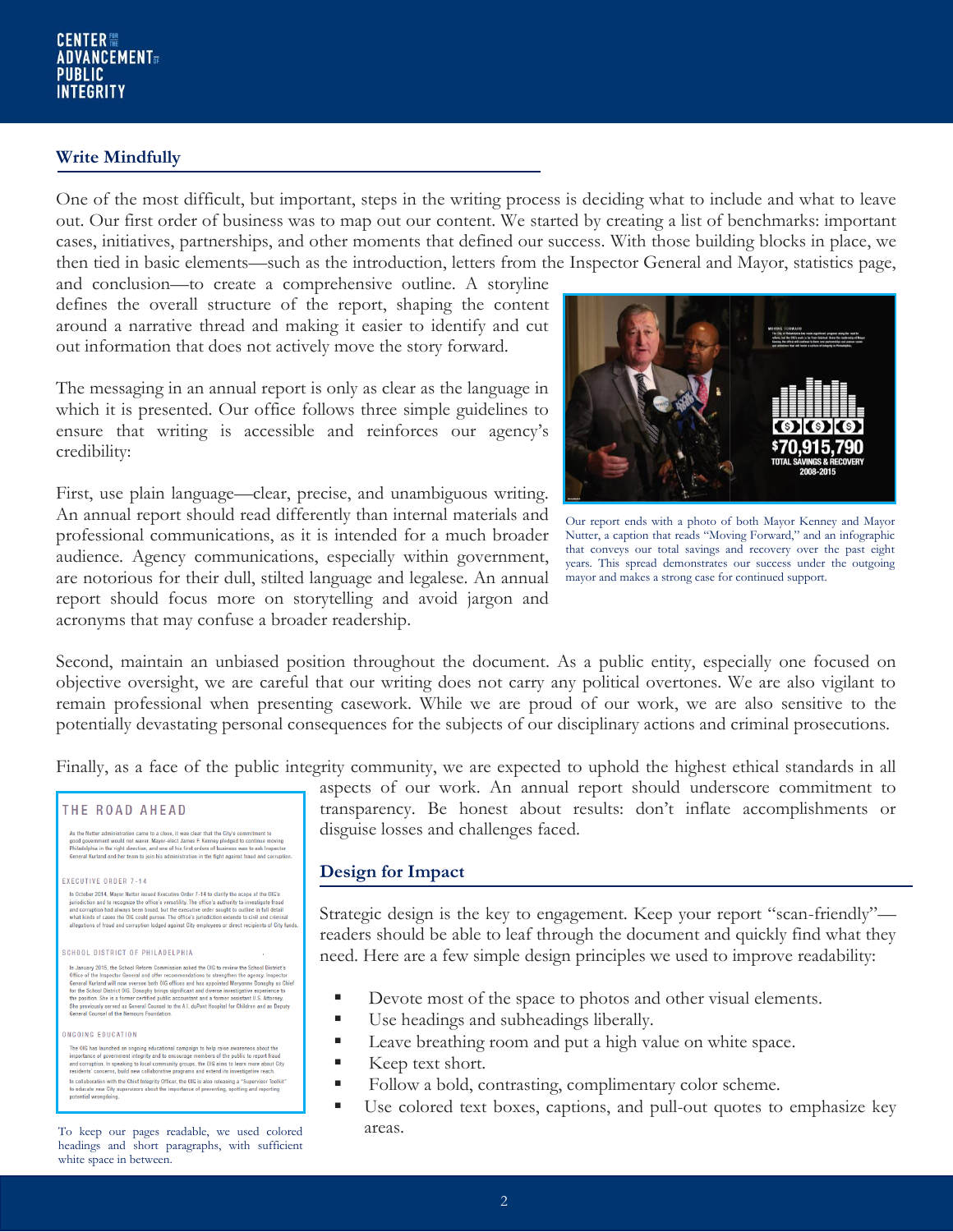The more photos, the better. Using large, vibrant, high-quality photos and detailed captions can reduce the amount of text needed. When possible, use real photos and anecdotes from people who have been positively affected by the agency's work. Balancing quantitative data with personal stories will bring depth to an annual report.

Other possible photo subjects include scenic views of the community, as well as staff, partners, constituents, and events. Use images that convey a sense of community and that position the agency as an approachable ally.

#### **Present Measurable Achievements**

Punchy statistics can bolster a report's narrative. Often, data gets mired in complex spreadsheets and charts. We use simple, bold infographics to present our data in a form that is both easily digestible and visually captivating.

Choose statistics that accurately capture the year's work and resonate with readers. To the extent that an agency can report financial accomplishments, like savings and recovery, these can be a great tool to demonstrate utility. But don't focus on financial results alone. Consider other performance indicators that are unique to your organization. For example, we chose to include the number of policy recommendation reports we released to improve internal controls and prevent fraud more proactively. As an organization that is founded on accountability, be sure to provide full disclosure of how quantitative results are measured. To avoid visual clutter, consider offering a more detailed calculation in a footnote or in the back of the report.



In 2011, we discovered more than \$100K in unused Verizon bonus points in an unauthorized corporate rewards account. The unused points were turned into gift cards to help [PhillyRising](http://www.phila.gov/phillyrising/index.html) purchase supplies to help revitalize the community. This picture illustrates the OIG's ability to enact positive change on a grassroots level.



We highlighted impressive statistics with salient infographics, dispersed throughout the report.

#### **Plan Year-Round**

Creating an annual report is not a short-term project. Having an organized system for collecting and tracking data during the year can significantly ease the writing process. But don't stop there—anticipate photo opportunities, catalog media clippings, and keep a running list of achievements. Be sure to save photos with the date, location, and photographer's information. For an agency concerned with integrity and professionalism, it is important to secure proper permission for images used and to provide full credit.

Whether you are producing the report in-house or hiring a design firm, the entire team should be involved in the curation process. Hold periodic team meetings to discuss individual and collective progress and provide updates to a working document that is accessible to everyone online. Besides bringing new perspectives to the annual report, including everyone in the office in the reporting process may help foster pride in collective achievements and help reduce barriers to inter-departmental collaboration.

If several people are contributing to the annual report, it is smart to identify one person as the project manager and one person as the main editor. This project manager is responsible for creating a production schedule and for holding the team accountable to those deadlines. The main editor stitches all of the contributions together and makes sure that the final writing is fluid and stylistically consistent.